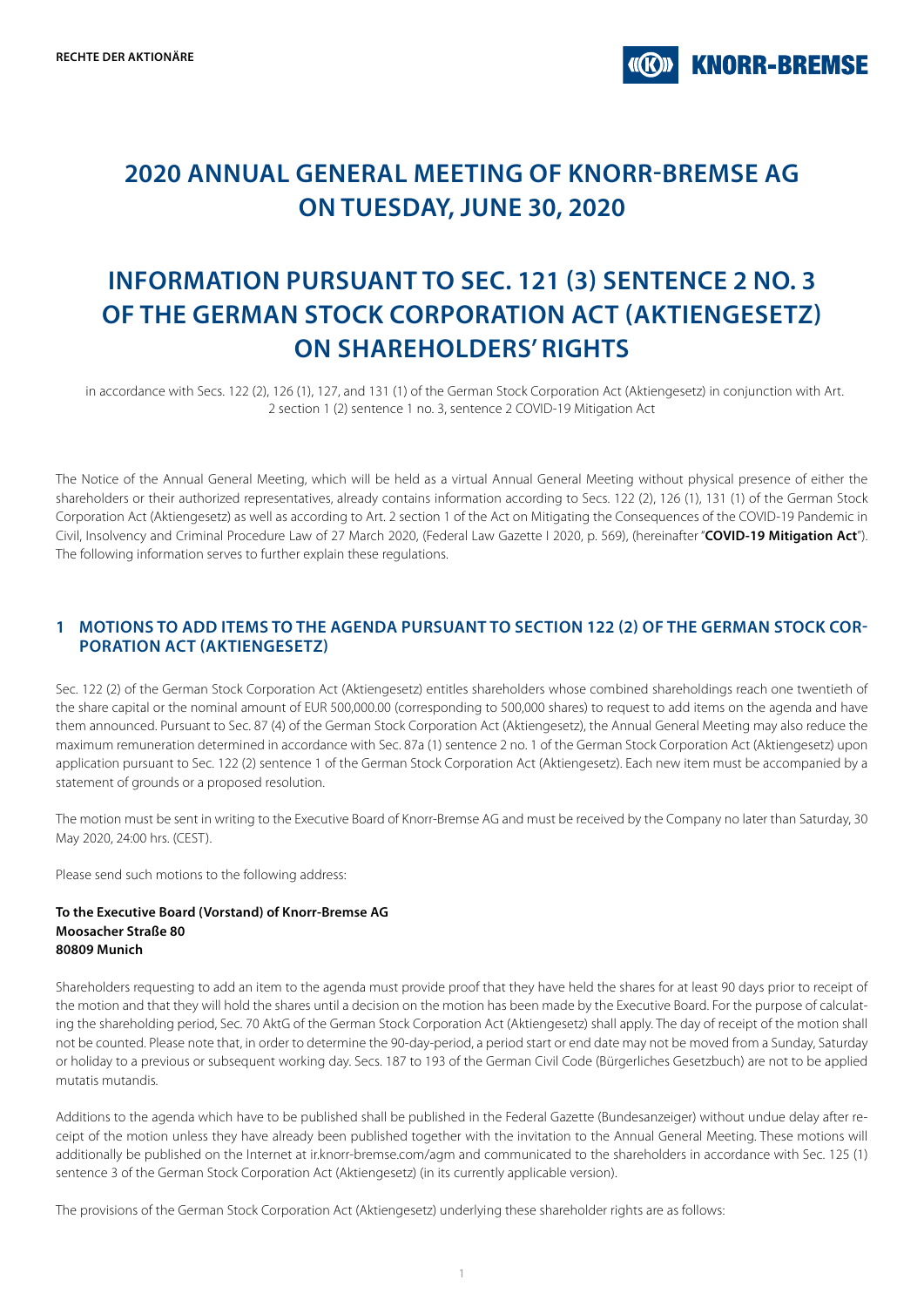Sec. 122 Convening a Meeting at the Request of a Minority

- (1) 1 A general meeting shall be convened if shareholders whose holdings amount in the aggregate to one-twentieth of the share capital request such a meeting in writing, stating the purpose and the reasons of such meeting; such request shall be addressed to the executive board. <sup>2</sup>The articles of association may provide that the right to require a general meeting to be convened shall be linked to a different form or to a lower portion of the share capital.<sup>3</sup>The applicants have to prove that they have been shareholders for at least 90 days prior to the day of the receipt of the demand and that they will continue to hold the shares until the decision of the executive board regarding their request is made. <sup>4</sup>Sec. 121(7) shall apply correspondingly.
- (2) 1 Equally, shareholders whose holdings amount in the aggregate to one-twentieth of the share capital or a proportionate interest of EUR 500,000.00 may require items to be placed on the agenda and published. <sup>2</sup>Each new item must be accompanied by an explanatory statement or by a draft proposal. <sup>3</sup>Requests within the meaning of sentence 1 must be received by the company at least 24 days, and in the case of listed companies at least 30 days, prior to the meeting; the day of receipt shall not be included.
- (3) If such a request is not complied with, the court may authorize the shareholders who made the request to convene a general meeting or publish the item concerned. <sup>2</sup>At the same time, the court may appoint the chair of the meeting. <sup>3</sup>The notice of the meeting or the publication must refer to the authorization. <sup>4</sup>An appeal may be brought against the ruling. <sup>5</sup>The applicants have to prove that they will continue to hold the shares until the decision of the court is made.
- (4) The company shall bear the costs of the general meeting and, in the case of subsection (3), the court costs as well if the court has approved of the application.
- Sec. 87 Principles applying to the emoluments of the members of the management board (excerpt)
- (4) The Annual General Meeting may, upon application in accordance with Sec. 122(2) sentence 1, reduce the maximum remuneration determined in accordance with Sec. 87a(1) sentence 2 no. 1.

Sec. 121 General Provisions (excerpt of the version of the norm valid until 31 December 2020, which applies pursuant to section 26j (4) EGAktG to Annual General Meetings convened up to and including 3 September 2020)

- (7) In case of deadlines and dates which are calculated back from the date of the meeting, the day of the meeting itself shall not be included in the calculation. <sup>2</sup>Adjourning the meeting from a Sunday, Saturday or a holiday to a preceding or following working day shall not be an option. <sup>3</sup>Secs. 187 to 193 of the German Civil Code (Bürgerliches Gesetzbuch) shall not be applied analogously. <sup>4</sup>In case of unlisted companies, the articles may provide for a different calculation of the deadline.
- Sec. 70 Calculating the Shareholding Period

<sup>1</sup>If the exercise of rights from a share depends on the shareholder having held the share for a certain period of time, the right to demand transfer of title from a credit institution, a financial services institution, or an enterprise operating in accordance with Sec. 53(1) sentence 1 or Sec. 53b(1) sentence 1 or (7) of the German Banking Act (Gesetz über das Kreditwesen) shall be considered equivalent to ownership. <sup>2</sup>The period during which the share was owned by a predecessor in title shall be attributed to the shareholder, provided that the latter has acquired the share without consideration, from the latter's fiduciary, as the universal successor, on the liquidation of a community, or on a transfer of assets in accordance with Sec. 13 of the German Insurance Supervision Act (Versicherungsaufsichtsgesetz) or Sec. 14 of the German Building and Loan Associations Act (Gesetz über Bausparkassen).

### **2. SHAREHOLDER COUNTERPROPOSALS AND ELECTION PROPOSALS PURSUANT TO SEC. 126 (1) AND SEC. 127 OF THE GERMAN STOCK CORPORATION ACT (AKTIENGESETZ)**

Each shareholder is also entitled to submit counterproposals in response to the proposals on specific agenda items by the Executive Board and/ or the Supervisory Board as well as election proposals of Supervisory Board members or auditors.

Pursuant to Sec. 126 (1) of the German Stock Corporation Act (Aktiengesetz), proposals of shareholders, including the shareholder's name, the grounds for the proposal, and any statements of the management, are to be made available to the relevant persons to be notified in accordance with Sec. 125 (1) to (3) of the German Stock Corporation Act (Aktiengesetz) under the conditions set forth therein, provided that the shareholder has sent to the address below a counterproposal against a proposal by the Executive Board and/or Supervisory Board with respect to a particular agenda item, including the grounds for the counterproposal, no later than 14 days prior to the Annual General Meeting. For the purpose of calculating the above time period, the day of receipt and the day of the Annual General Meeting shall not be counted. Thus, the last permis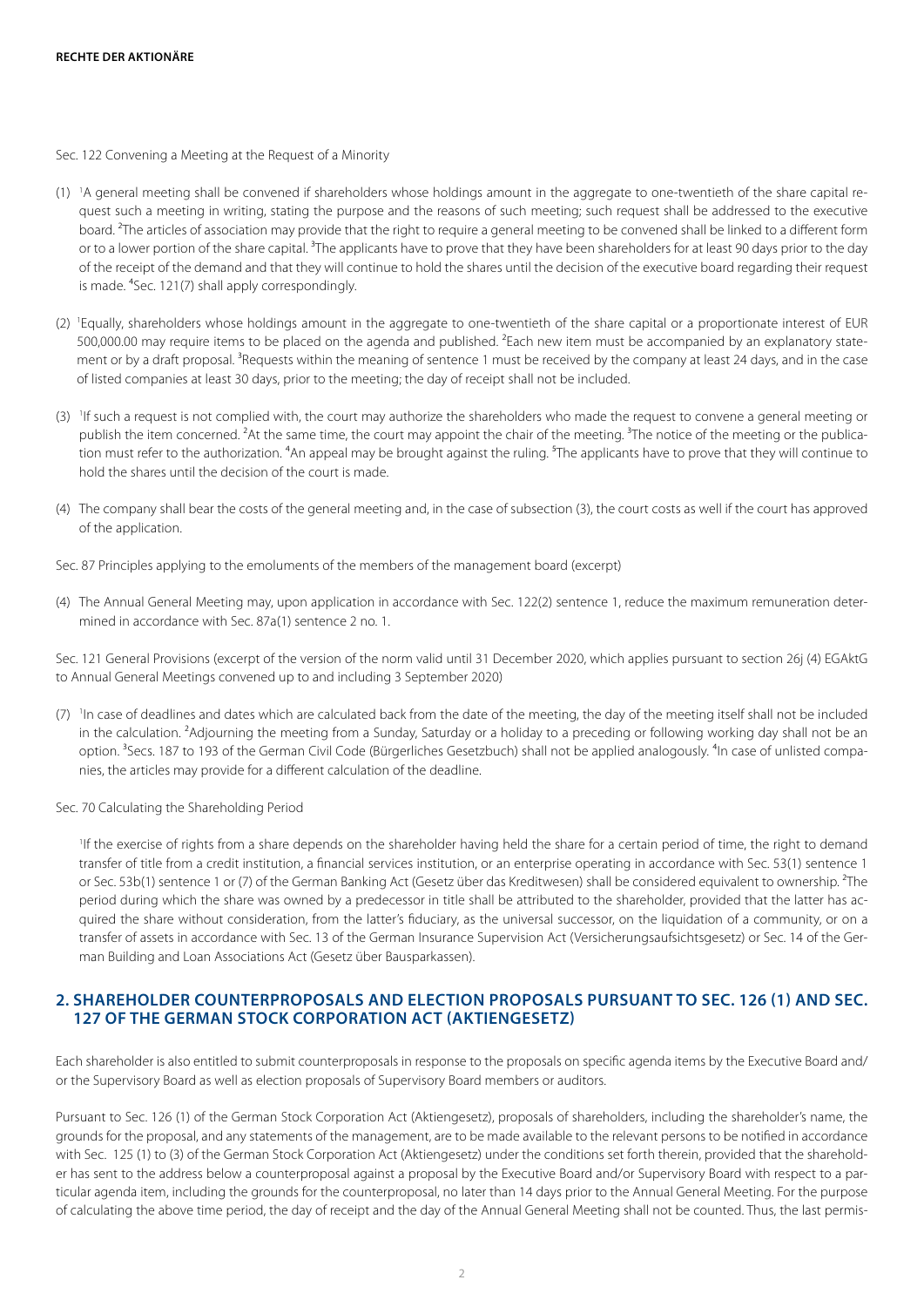sible day for receipt is Monday, 15 June 2020, 24:00 hrs. (CEST). A counterproposal need not be made available if one of the exclusions pursuant to Sec. 126 (2) of the German Stock Corporation Act (Aktiengesetz) applies. Moreover, the statement of grounds need not be made available if it exceeds a total of 5,000 characters.

No statement of grounds needs to be provided for election proposals made by shareholders pursuant to Sec. 127 of the German Stock Corporation Act (Aktiengesetz). Election proposals are made available only if they include the name, profession exercised and place of residence of the nominee and, in the case of an election of Supervisory Board members, information on their membership in other supervisory boards that must be created pursuant to applicable law (cf. Sec. 127 sentence 3 in conjunction with Sec. 124 (3) sentence 4 and Sec. 125 (1) sentence 5 of the German Stock Corporation Act (Aktiengesetz) (in the version applicable until 3 September 2020)). Pursuant to Sec. 127 sentence 1 of the German Stock Corporation Act (Aktiengesetz) in conjunction with Sec. 126 (2) of the German Stock Corporation Act (Aktiengesetz), there are further conditions under which election proposals need not be made available via the website. Furthermore, the requirements and provisions for making proposals available apply mutatis mutandis.

During the virtual Annual General Meeting counterproposals and election proposals are not possible. Properly provided, admissible, and timely counterproposals or election proposals will be repeated by the company-nominated proxy and considered as if they had been provided verbally in the Annual General Meeting.

All shareholder proposals (including statements of grounds therefor) or election proposals pursuant to Sec. 126 (1) and Sec. 127 of the German Stock Corporation Act (Aktiengesetz) must be sent exclusively to

Knorr-Bremse AG Investor Relations Moosacher Str. 80 80809 Munich, Germany

or by telefax to: +49 (0)89 35 444 69 or by email to: investor.relations@knorr-bremse.com.

Any proposals and election proposals submitted by shareholders which are to be made available (including the shareholder's name and – in the case of proposals – the statement of grounds) will be made available on their receipt on the website at www.knorr-bremse.com/agm. Any statements by the management will also be made available on the above website.

The provisions of the German Stock Corporation Act (Aktiengesetz) underlying these shareholder rights, which also specify the conditions under which counterproposals to proposals and election proposals need not be made available, are as follows:

#### Sec. 126 Proposals by Shareholders

- (1) Proposals by shareholders including the shareholder's name, a statement of grounds, and any statement by the management shall be made available to the persons entitled to receive them under Sec 125(1) through (3) under the conditions stated therein if at least 14 days prior to the meeting the shareholder submits to the company, at the address provided in the notice of the meeting, a counterproposal to a proposal by the executive board and supervisory board concerning a specific item on the agenda, and a statement of grounds. ²The day of receipt shall not be included. <sup>3</sup>In the case of listed companies, access shall be provided via the company's website. <sup>4</sup>Sec. 125(3) shall apply correspondingly.
- (2)  $^1$ A counterproposals and its statement of grounds need not be made available:
	- 1. to the extent the executive board would incur criminal liability by making it available;
	- 2. if the counterproposal would result in a resolution of the general meeting that would be unlawful or in breach of the articles of association;
	- 3. if the statement of grounds contains statements which are obviously false or misleading in material respects or which are defamatory;
	- 4. if the same counterproposal by the shareholder based on the same issue has already been made available in accordance with Sec. 125 in relation to a general meeting of the company;
	- 5. if the same countermotion by the shareholder based on an essentially identical statement of grounds has already been made available in accordance with Sec. 125 to at least two general meetings of the company within the past five years and if at the general meeting, less than one-twentieth of the share capital represented has voted in favor of it;
	- 6. if the shareholder indicates that he/she will neither attend nor be represented at the general meeting; or
	- 7. if the shareholder has failed to bring or cause to be brought on his/her behalf a counterproposal submitted by him/her at two general meetings within the past two years.

<sup>2</sup>The statement of grounds also need not be made available if it exceeds total of 5,000 characters.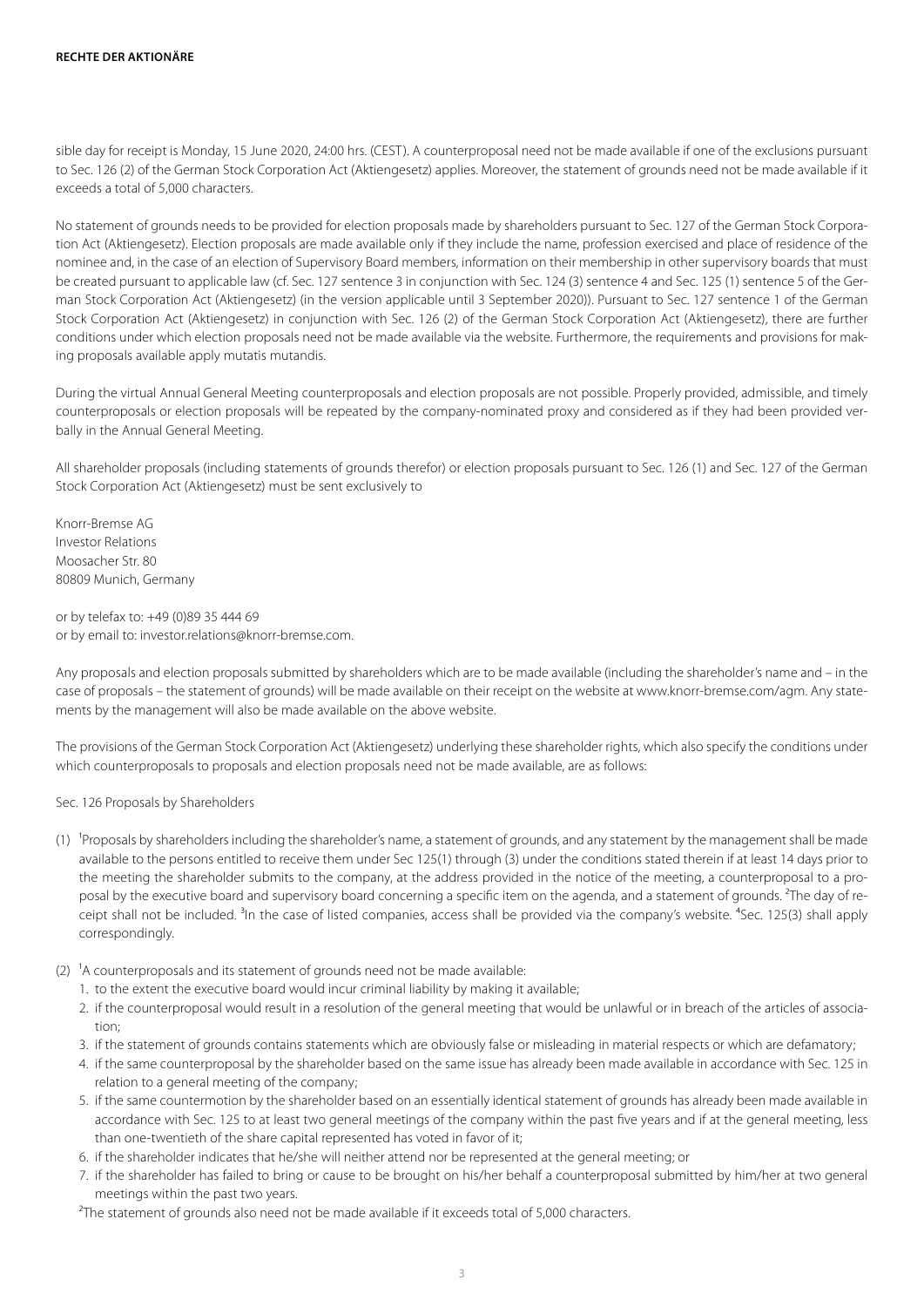(3) If several shareholders make counterproposals for resolution with respect to the same issue, the executive board may consolidate these counterproposals and their statements of grounds.

#### Sec. 127 Election proposals by Shareholders

<sup>1</sup>Sec. 126 shall apply correspondingly to a proposal by a shareholder for the election of members of the supervisory board or auditors of the financial statements. <sup>2</sup>The election proposal need not be accompanied by a statement of grounds. <sup>3</sup>The executive board also need not make the election proposal available if it does not contain the information required in accordance with Sec. 124(3) sentence 4 and Sec. 125(1) sentence 5. <sup>4</sup>The executive board shall add the following information to any proposal by a shareholder for the election of supervisory board members of listed companies to which the German Codetermination Act (Mitbestimmungsgesetz), the German Coal, Iron and Steel Codetermination Act (Montan-Mitbestimmungsgesetz) or the German Supplemental Act on Codetermination (Mitbestimmungsergänzungsgesetz) applies:

- 1. reference to the requirements of Sec. 96(2),
- 2. information whether the joint fulfillment has been vetoed against in accordance with Sec. 96(2) sentence 3, and
- 3. information on how many positions in the supervisory board at least have to be filled by women and men, respectively, in order to comply with the minimum representation requirement pursuant to section 96(2) sentence 1.

Sec. 124 Publication of Motions to add items; Proposals for Resolutions (excerpt)

(3)  $\,$  In the notice of the meeting, the executive board and the supervisory board - and in case of a resolution pursuant to Sec. 120a (1) sentence 1, the election of the supervisory board members and auditors only the supervisory board - shall make proposals for a resolution in respect of each item on the agenda to be resolved by the general meeting. <sup>2</sup>In the case of companies which are capital-market oriented corporations within the meaning of Sec. 264d of the German Commercial Code (Handelsgesetzbuch), CRR-credit institutions within the meaning of Sec. 1(3d) sentence 1 German Banking Act (Gesetz über das Kreditwesen), with exception of institutes within the meaning of Sec. 2 (1) number 1 and 2 German Banking Act (Gesetz über das Kreditwesen), or insurance companies within the meaning of Art. 2(1) of regulation 91/674 EWG, the proposal by the supervisory board for the election of the auditor of the financial statements shall be based on the recommendation of the audit committee. <sup>3</sup>Sentence 1 shall not apply if the general meeting is required to comply with election proposals of supervisory board members in accordance with Sec. 6 of the German Coal, Iron and Steel Codetermination Act (Montan-Mitbestimmungsgesetz) or if the issue to be resolved was placed on the agenda at the request of a minority. <sup>4</sup>The election proposal of supervisory board members or auditors shall state their name, profession exercised, and place of residence. <sup>5</sup>If the supervisory board must also include employee representatives, resolutions adopted by the supervisory board concerning election proposals of supervisory board members only require a majority of the votes of the shareholder representatives on the supervisory board; Sec. 8 of the German Coal, Iron and Steel Codetermination Act (Montan-Mitbestimmungsgesetz) shall not be affected.

Sec. 125 Notifications to Shareholders and Members of the Supervisory Board (excerpt of the version of the norm valid until 31 December 2019, which applies pursuant to Sec. 26j (4) EGAktG to Annual General Meetings convened up to and including 3 September 2020)

- (1) The executive board shall, at least 21 days prior to the meeting, notify those credit institutions and shareholders' associations that exercised voting rights on behalf of shareholders at the preceding general meeting, or that have requested such notification, that the general meeting is being convened. <sup>2</sup>The date of the notification shall not be included. <sup>3</sup>If the agenda has to be amended in accordance with Sec. 122(2), the amended agenda shall be communicated in the case of listed companies. <sup>4</sup>The notification shall draw attention to the fact that voting rights may be exercised by a proxy including a shareholders' association. <sup>5</sup>In the case of listed companies, election proposals of supervisory board members shall be accompanied by information concerning the membership of such nominees in other statutory supervisory boards; information relating to their membership in comparable domestic or foreign supervisory bodies of commercial enterprises should be included.
- (2) The executive board shall provide the same notification to those shareholders who request it or who are registered as shareholders in the company's share register at the beginning of the 14th day before the meeting. ²The articles of association may restrict transmission to electronic means of communication.
- (3) Each member of the supervisory board may request that the executive board sends the same notifications to him/her.
- (4) Each member of the supervisory board and each shareholder shall be notified of the resolutions adopted at the general meeting by the executive board in writing upon request.
- (5) Financial services institutions and enterprises operating in accordance with Sec. 53(1) sentence 1 or Sec. 53b(1) sentence 1 or (7) of the German Banking Act (Gesetz über das Kreditwesen) shall be treated as credit institutions.

Sec. 96 Composition of the Supervisory Board (excerpt)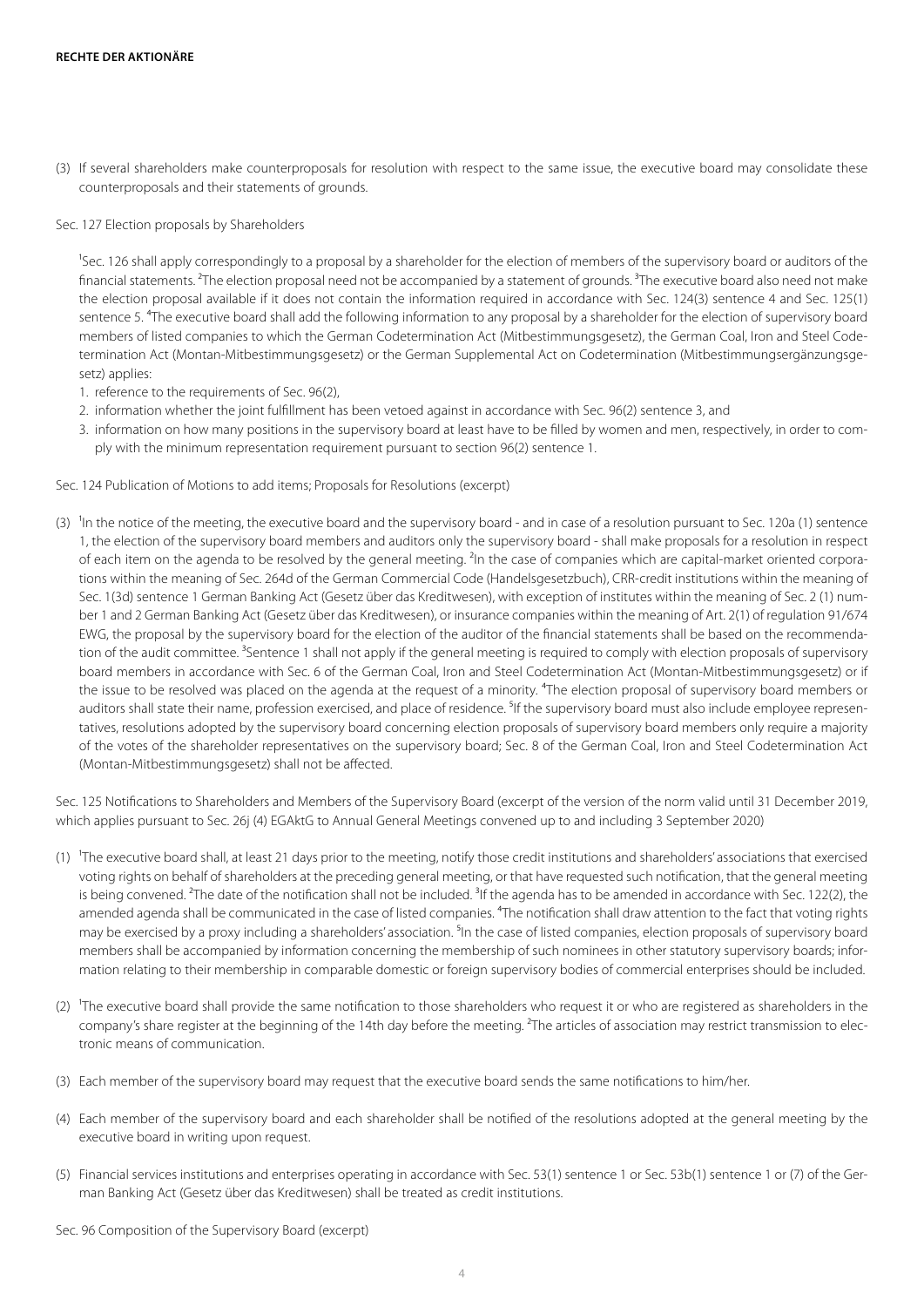(2) The supervisory board of listed companies to which the German Codetermination Act (Mitbestimmungsgesetz), the German Coal, Iron and Steel Codetermination Act (Montan-Mitbestimmungsgesetz) or the German Supplemental Act on Codetermination (Mitbestimmungsergänzungsgesetz) applies shall be composed of at least 30 percent women and at least of 30 percent men. <sup>2</sup>The minimum representation requirement shall be fulfilled by the supervisory board in its entirety.<sup>3</sup>If the shareholder or employee representatives veto against such joint fulfillment vis-à-vis the chairman of the supervisory board on the basis of a resolution passed with majority prior to the election, then the minimum representation requirement for this election has to be fulfilled separately by each the shareholder representatives on the one side and the employee representatives on the other side. <sup>4</sup>In each case, fractional numbers have to be rounded up or down mathematically to full numbers of positions. <sup>5</sup>If in case of joint fulfillment the higher percentage of women of one side is subsequently reduced and this side then vetoes against the joint fulfillment, then this does not render the appointment of the representatives of the other side invalid.  $6$ An election of members of the supervisory board by the general meeting as well as the delegation to the supervisory board violating the minimum representation requirement shall be invalid.<sup>7</sup>If an election is declared invalid for other reasons, then elections made in the meantime do not violate the minimum representation requirement in this regard. <sup>8</sup>The acts on codetermination mentioned in sentence 1 shall apply to the election of employee representatives in the supervisory board.

## **3 QUESTION RIGHT PURSUANT TO ART. 2 SEC. 1 (2) SENTENCE 1 NO. 3 COVID-19 MITIGATION ACT**

On the basis of COVID-19 Mitigation Act, the shareholders are not entitled to disclosure within the meaning of Sec. 131 of the of the German Stock Corporation Act (Aktiengesetz), but they are given the possibility to ask questions at the Annual General Meeting by means of electronic communication. This does not imply a right to receive a response.

With the approval of the Supervisory Board, the Executive Board of Knorr-Bremse AG has decided that questions from shareholders registered for the Annual General Meeting can be directed to the Executive Board via the AGM-Portal at ir.knorr-bremse.com/agm.

Questions from shareholders must be received by the Company after timely registration no later than at the end of 27 June 2020, 24:00 hrs. (CEST) via the Company's Internet-based AGM-Portal. The Company reserves the right, before answering questions from shareholders, to name the shareholders who have asked the respective questions. No questions can be asked during the virtual Annual General Meeting.

The Executive Board shall duly decide at its discretion on the basis of COVID-19 Mitigation Act which questions it will answer and how.

The shareholders' rights that the provision of the COVID-19 Mitigation Act is based on are as follows:

Sec. 131 AktG Shareholder's right to request information

- (1) The executive board is to inform each shareholder at the general meeting, upon a corresponding request being made, concerning matters pertaining to the company insofar as this is required in order to appropriately adjudge the item of business set out in the agenda. ²The obligation to provide information shall also extend to include the legal and business relations of the company with an affiliated enterprise. <sup>3</sup>Where a company avails itself of the eased requirements pursuant to Sec. 266 (1), third sentence, Sec. 276, or Sec. 288 of the Commercial Code (HGB), then each stockholder may request that, at the general meeting deliberating on the annual accounts, the annual accounts be made available to him in the form that they would have without these eased requirements. <sup>4</sup>The obligation of the executive board of a parent company to provide information (Sec. 290 subsections (1) and (2) of the Commercial Code (HGB)) at the general meeting to which the consolidated financial statements and the consolidated management report are submitted shall also extend to cover the situation of the group and the enterprises included in the consolidated financial statements.
- (2) The information provided is to correspond to the principles of conscientious and faithful accounting. <sup>2</sup>The articles of associations or the rules of procedure pursuant to Sec. 129 may grant authority to the person chairing the meeting to impose reasonable time limits on the shareholder's right to ask questions and to speak, and may also allow him to make further determinations concerning the details in this regard.
- (3)  $^1$ The executive board may refuse a request for information:
	- 1. Inasmuch as the provision of the information, when adjudged applying prudent business judgment, is suited to cause a greater than insignificant disadvantage to the company or an affiliated enterprise;
	- 2. Inasmuch as it refers to carrying values for tax purposes or the amount of individual taxes;
	- 3. Regarding the difference between the value at which objects were stated in the annual balance sheet and a higher value of such objects, unless the general meeting approves and establishes the annual accounts;
	- 4. Regarding the accounting and valuation methods insofar as it suffices to cite these methods in the notes in order to accurately represent the company's assets, financial position, and revenue situation in keeping with its actual circumstances in the sense of Sec. 264 (2) of the Commercial Code (HGB); this shall not apply if the general meeting approves and establishes the annual accounts;
	- 5. Inasmuch as the executive board would be liable to punishment under law were it to provide the information;